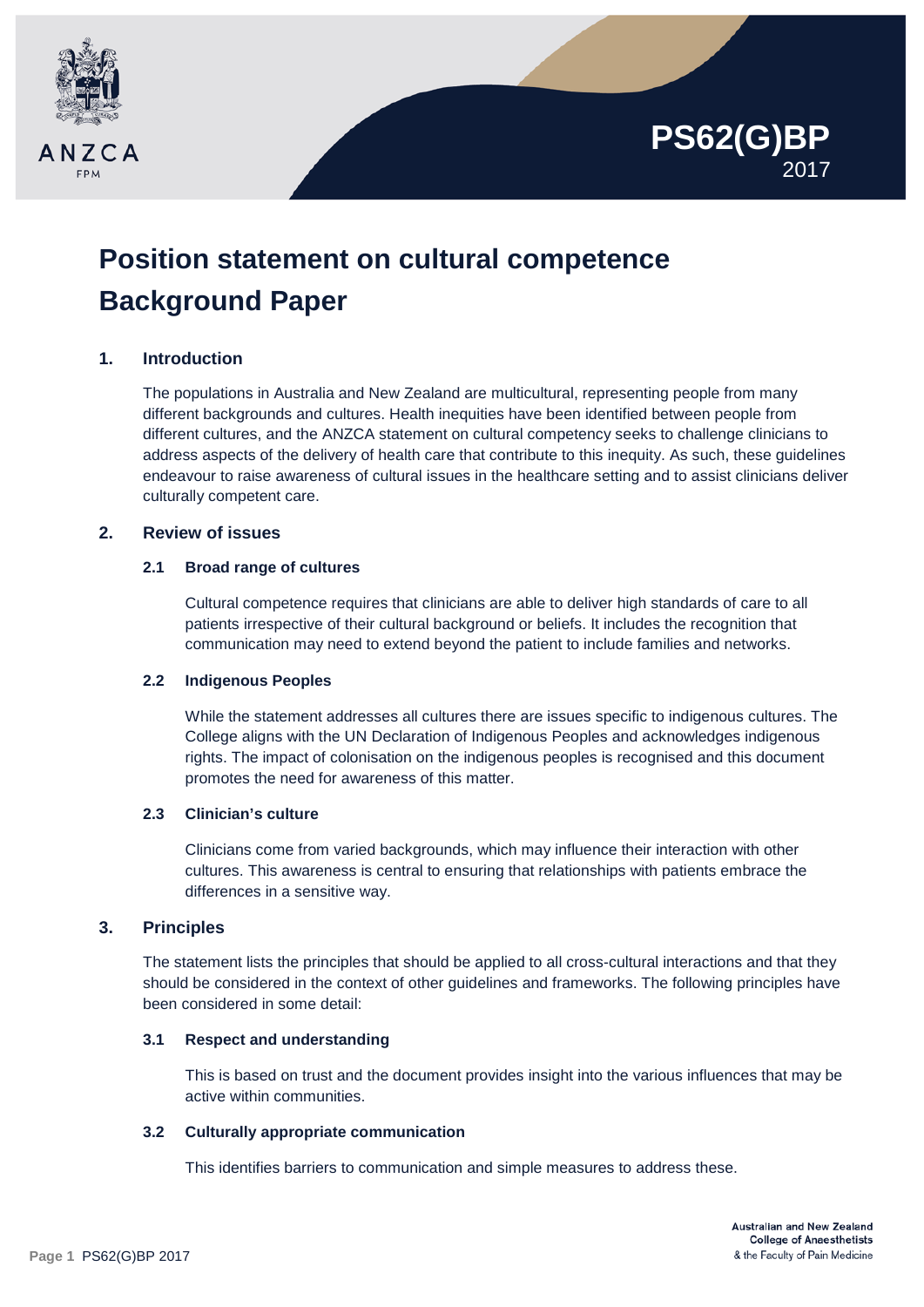

#### **3.3 Patient-centred practice**

This focuses on the individual needs and avoiding generalisations based on any cultural groups. It also addresses the balance between cultural safety and clinical safety.

#### **3.4 Partnership**

This clarifies the relationship between doctors and patients and the need to ensure understanding and address unexpressed concerns. It also highlights the work environment, which consists of a team including colleagues, other health practitioners, and staff. Cultural competency must extend to include the working environment.

It must be emphasised that cultural competence does not demand forsaking quality of patient care for apparent conflicts that may be perceived. On the contrary, it should contribute to the better understanding by patients, irrespective of their cultural backgrounds, and enhance their acceptance of clinical advice, which should be presented in the context of their individual needs.

#### **4. Summary**

With increasing exposure to patients from varying cultural backgrounds clinicians can improve the delivery of health care through an awareness of the differing needs of their patients.

The accompanying statement defines cultural competence, identifies the elements contributing to competence, and communicates the expected standards.

#### **Process of review**

The document development group comprised:

Professor Ted Shipton, Dean Faculty of Pain Medicine, Co-chair (NZ) Dr Rodney Mitchell, ANZCA Councillor, Co-chair (SA) Dr Paul Mills, ANZCA trainee (QLD) Dr Peter Roessler, Director of Professional Affairs (Professional Documents) (Vic) Dr Suzanne Pitama, Associate Dean Māori, University of Otago (NZ) Helen Maxwell-Wright, Current consumer representative (Vic)

Following approval by Council, consultation with a range of ANZCA stakeholders during Dec 2015-January 2016 was undertaken.

## **Related ANZCA documents**

The ANZCA publication *Supporting Anaesthetists' Professionalism and Performance – A guide for clinicians* is another resource that provides examples of good and poor behaviour within all ANZCA Roles including matters of cultural competence. From: <https://www.anzca.edu.au/resources/membership-services/anzca-professionalism-guide-2017>

PS62(G) Position statement on cultural competence